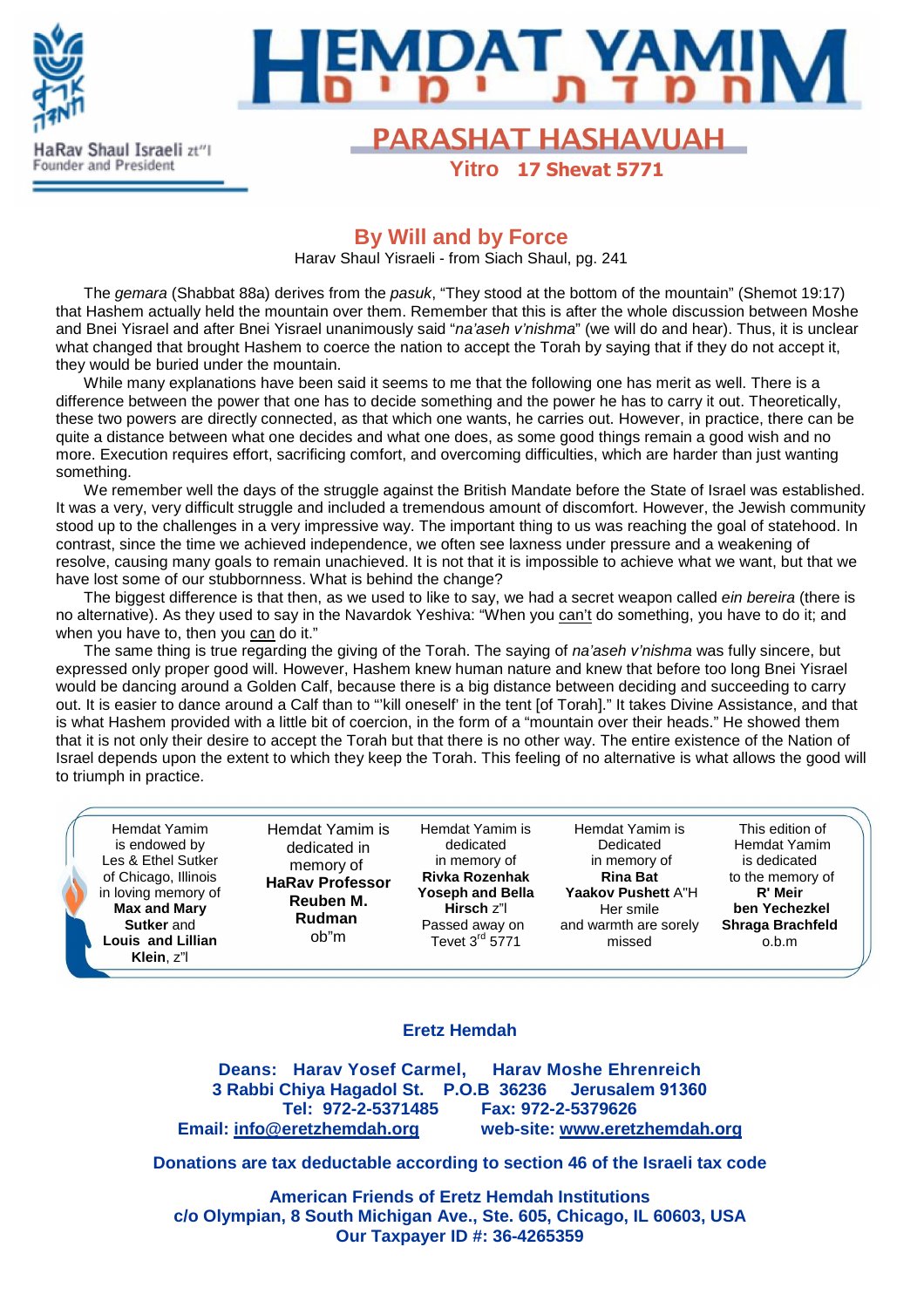



**Question:** I toveled a big pot in the mikveh on a sideways angle. Some bubbles came out, but I am know that an air pocket remained. Do I have to redo the *tevilla*?

**Answer:** The mishna (Mikvaot 10:1) says that if one puts a kli (utensil) into a mikveh upside down, it is an invalid tevilla. This is due to the air pocket that prevents water from coming in fully. While this seems to invalidate your tevilla, a further look shows that matters are not so simple.

The Kiryat Sefer (Mikvaot 3) is unsure whether the above problem is that the water must come over the entire kli, in which case there is a Torah-level problem. The other possibility is that the problem is *chatzitza* (something that separates between the water and the object that requires *tevilla*). Regarding chatzitza there are two main parameters: whether it covers most of the object; whether it is makpid (one does not want to leave the chatzitza there indefinitely). When both factors are stringent, there is a Torah-level problem; when one factor is stringent, there is a rabbinic problem (Eruvin 4b). If the problem is that an air pocket is a chatzitza, since water touches the whole outside and some of the inside, the problem is at worst rabbinic and one must assume that it is considered makpid.

First, let us see if it is possible to require that the water touches the whole kli. If so, how could a chatzitza on a minority of the kli be fine from the Torah and permitted if one leaves it there forever? One approach is that in such cases, the chatzitza is batel to (undistinguishable from) the body/object, and it is as if the water touches everything (Sidrei Tahara, Yoreh Deah 198:1). However, the more convincing approach is that the water is required to touch only the majority of the surface, as long as the whole object is submerged and thus enveloped in water, and one has to deal with the issue of chatzitza (Chazon Ish, YD 95:3; see Badei Hashulchan 198:27).

According to the second approach, one could ask if something as "ethereal" as air can be a *chatzitza*. There seems to be a *machloket* whether something porous is a *chatzitza*. On one hand, *mishnayot* (see Mikvaot, ch. 9) indicate that liquid objects on a surface are not a *chatzitza*, whereas their dried-up counterparts are. Yet, the *mishna* (Mikvaot 10:6) says that tevilla on a barrel full of a not water-like liquid is invalid, and thus liquid must be a chatzitza. Tosafot (Zevachim 78b) says that a little liquid (the former cases) is permeable, whereas a barrel full is not (see Biur Halacha to OC 161:1). Others say that thick liquids are not considered permeable, and the reason some liquids are not a problem is that they are not considered makpid (Shach, Yoreh Deah 198:19; see Rama, YD 198:14). If so, an air pocket, which is not permeable when the kli is at certain angles, seems problematic.

At this point, any way we understand the *mishna* opposing upside-down *tovelling* should render the tevilla in question invalid. Yet, the Shulchan Aruch (YD 202:6) says that if the kli is somewhat wide, the tevilla is valid because water gets to its bottom. The Bach and Taz (ad loc.) argue that even wide pots can have air pockets, which experimentation and scientific analysis (we did both) corroborate. Perhaps Rav Yosef Karo assumed the following. There is not a need for water on the entire surface, and air does not function like a chatzitza. It is just that a type of tevilla that is not close to getting water throughout is not a proper tevilla. However, with a great width to height ratio, even when the angle is slightly off totally upside-down, water comes in fully, and it is easier for the water to get to any given spot with minimal swiveling. Thus, in those cases, it is considered a reasonable tevilla, and this likely applies to your case.

Since the simple reading of the sources indicates the *tevilla* was invalid, we suggest you to do *tevilla* again, but without a beracha. If it is difficult, there is some room for leniency (including for reasons beyond our present scope).

#### **"Living the Halachic Process***"*

We proudly announce the publication of our second book in English.  **"Living the Halachic Process volume II"** a selection of answers to questions from our Ask the Rabbi project. A companion CD containing source sheets for the questions is also available. In honor of the book's debut, we offer it at the special rate of \$25 **Special offer**: buy both volumes for the price of \$40.

> **Contact us at info@eretzhemdah.org** Have a question?..... e-mail us at **info@eretzhemdah.org**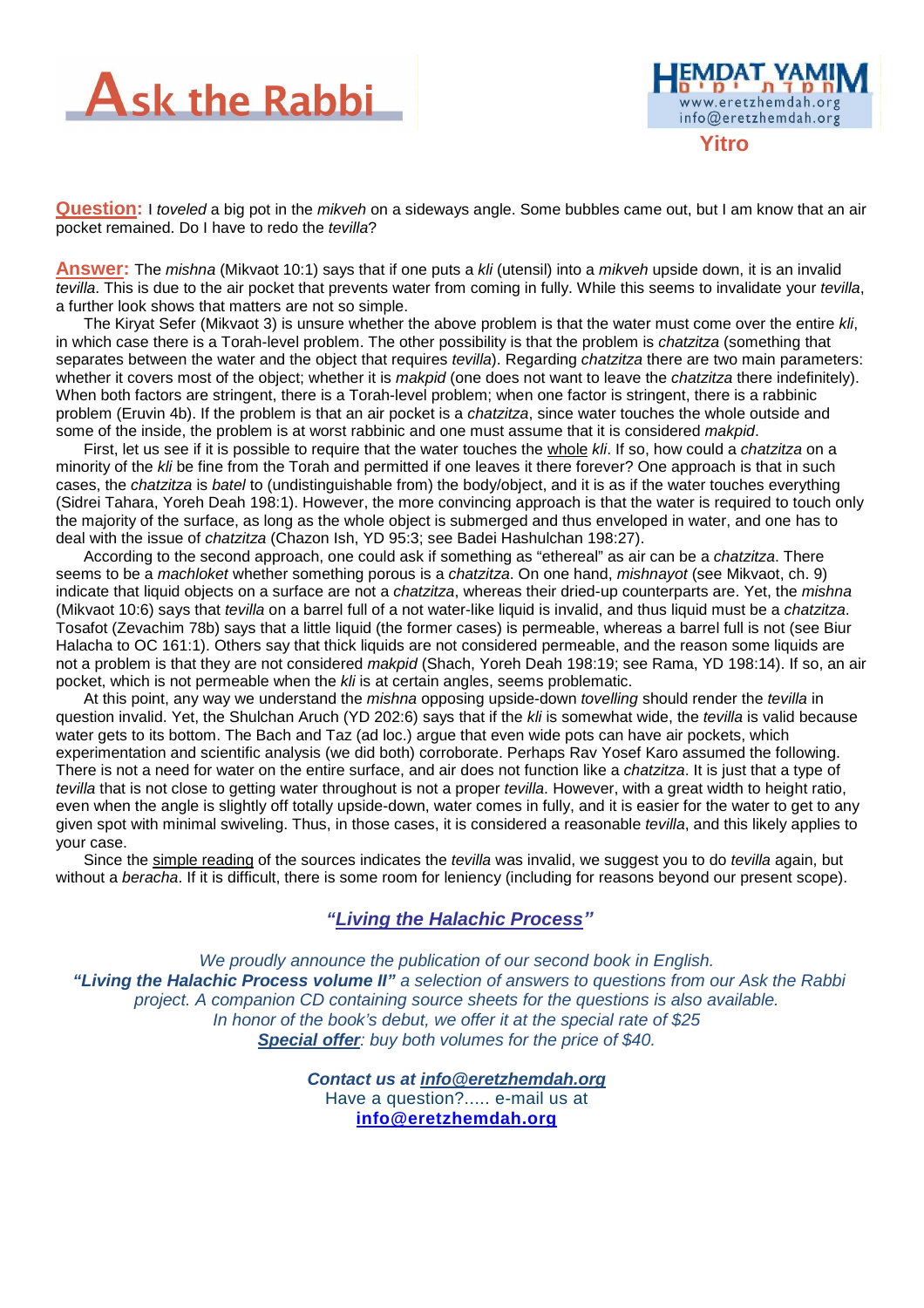



## **Doing Mitzvot Willingly**

(condensed from Ein Ayah, Berachot 6:12)

**Gemara:** Come and see the difference between the earlier generations and the later generations. The earlier generations would bring their produce into the house through the main gate in order that they should be obligated in ma'asrot (tithes). The later generations would bring the produce in through roofs and side courtyards to exempt them from ma'asrot.

**Ein Ayah:** The following is a way to distinguish between those who recognize the lofty level of *mitzvot* and those who perform them as a matter of rote. Regarding many *mitzvot* of the Torah, there are effective steps that one can take to extricate himself from the obligation. It is in this regard that one can show whether he serves Hashem with love, namely, by forgoing the exemption and performing the *mitzva* because of its value.

The gemara demonstrates this idea in the context of a very appropriate mitzva. Ma'asrot is the main mitzva that strengthens the good fortune of the greater community, as it is at the heart of the covenant between the Tribe of Levi, which is set aside for the service of Hashem, and the nation as a whole. Therefore, the Divine Wisdom saw to it that it be fulfilled with a spirit of volunteerism by those who see its great value. That is why the Torah allowed a way to exempt oneself by bringing in the produce through side entrances so that the specialness of the *mitzva* is felt through volunteerism. This enables the whole community to be completed spiritually as Hashem desired.

#### **A Land With Everything**

(condensed from Ein Ayah, Berachot 6:15)

**Gemara:** [The words, "a tree of eating," teach us that orlah (the prohibition of eating fruits during the tree's first three years) applies to peppercorn, whose branches taste like its fruit.] This also teaches us that Eretz Yisrael is not missing anything, as the pasuk says: "A land where you will not eat bread out of deprivation, nothing will be missing from it" (Devarim 8:9).

**Ein Ayah:** This gemara shows the special level of shleimut (completeness) that Eretz Yisrael helps Bnei Yisrael reach. That is that not only will the acquisition of wealth and luxuries not damage their true spiritual shleimut, but it will actually add strength to their shleimut in the path of Hashem.

We are able to extrapolate the spiritual special quality of the Land from its physical uniqueness. Based on the natural makeup of peppercorns, we would expect them to be cultivable only in extreme climates, as the Midrash Tanchuma (Kedoshim 10) identifies Ethiopia as the classic place for them. Even so, Eretz Yisrael, which is in the middle of the inhabited world, does not lack even produce like that. We find a similar thing regarding the spiritual goodness that stems from all the wisdom of the world. We would expect some of that knowledge to be possessed only by certain other nations. However, these skills can also be found among the Jews of Eretz Yisrael (see Eicha Rabba 1:4).

#### **Responsa B'mareh Habazak, Volumes I, II, III, IV, V and now VII:**

Answers to questions from Diaspora rabbis. The questions give expression to the unique situation that Jewish communities around the world are presently undergoing. The answers deal with a developing modern world in the way of "deracheha, darchei noam". The books deal with the four sections of the Shulchan Aruch, while aiming to also take into consideration the "fifth section" which makes the Torah a "Torah of life."

# **Special Price:** 15\$ for one book or

7 volumes of Responsa Bemareh Habazak for \$90 (does not including shipping).